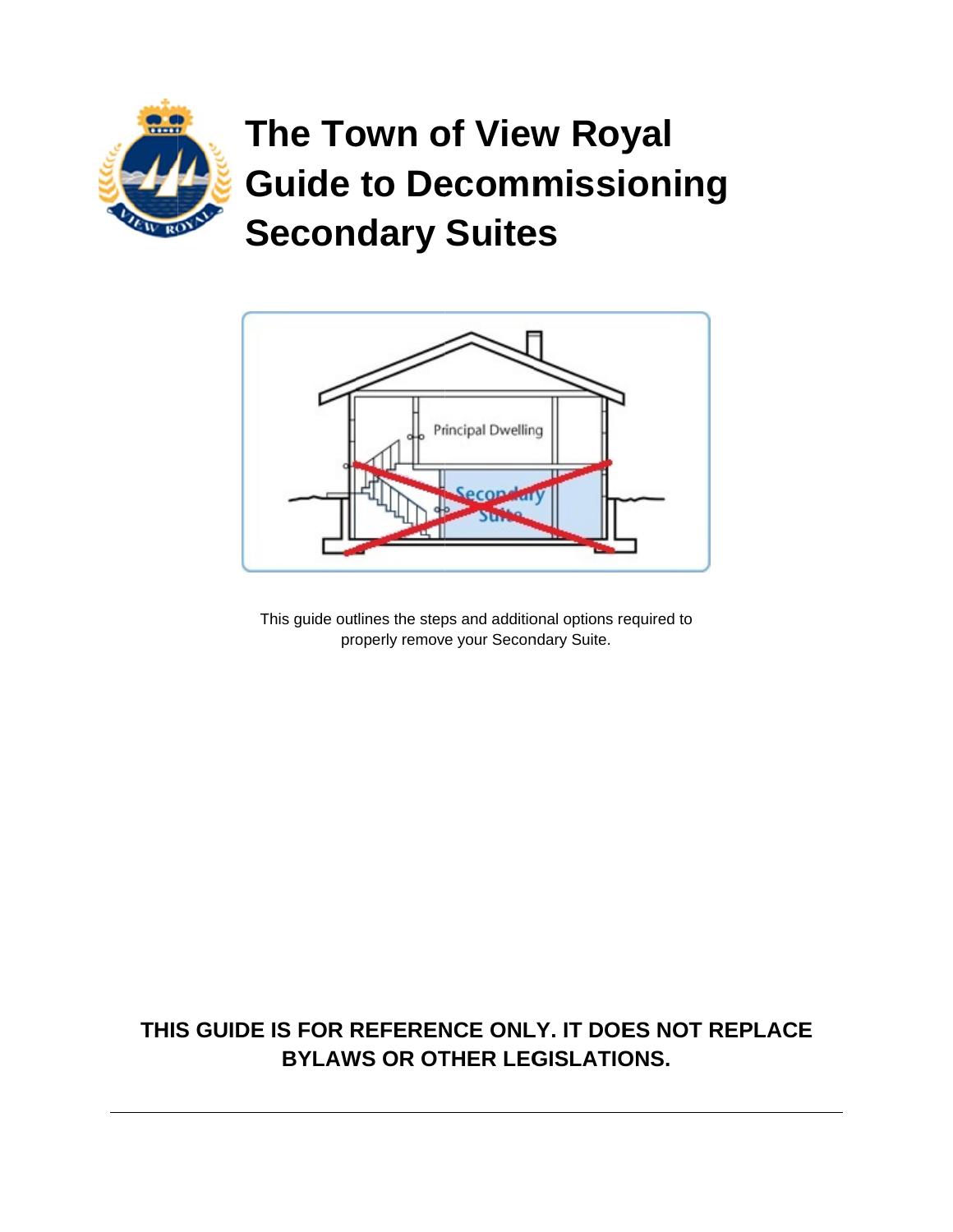# **What is a Secondary Suite?**

The Town of View Royal Land Use Bylaw No.35, 1990 defines a "Secondary Suite" as an additional dwelling unit that is entirely contained within a residential single family use building and is located on the same legal parcel as the residential single family use with which it is associated, such that the building containing the secondary suite is a single real property entity.

#### *(Amendment Bylaw, 2006, No. 599)*

A "Dwelling Unit" means one or a self-contained set of interconnected rooms for the use of one or more persons living together as a single domestic unit, sharing cooking, eating, living, sleeping and sanitary facilities and having only one room equipped for the preparation and cooking of food.

*\*Please note, the bylaw does not differentiate between "in-law", "nanny" and other terms used to reference "suites".* 

# **What are the requirements for decommissioning a Secondary Suite?**

The primary requirement to decommission a secondary suite is the removal of the cooking facilities as outlined below. In addition, an owner may elect to also remove the bathroom facilities and/or create a permanent opening between the space and the principal dwelling unit.

*Please note, any health or fire and safety issues identified during the decommissioning process must be resolved.* 

#### **To permanently remove the cooking facilities**

The requirements are:

- Permanent removal of the hood fan and all cooking facilities (including, but not limited to stoves, microwaves, convection ovens, cook tops, hot plates, camping stoves, barbeques, crock pots, electric fry pans, rice cookers, woks, grills and griddles)
- For gas cooking facilities, a gas permit must be obtained from the BC Safety Authority. The stove is to be removed as well as all associated gas piping. A copy of the gas permit and the inspection report is to be submitted.
- For electrical cooking facilities, an electrical permit is required. The stove, hood fan and all associated wiring is to be removed. Proof of electrical permit and inspection is to be submitted. A building permit will be required for the re-sealing of the vapour barrier and building envelope.
- Removal of all kitchen plumbing and cabinetry.
- Please confirm with Building Inspections which permits are required.

*Caution: All works should be completed by professionals with the specialized knowledge to complete the requirements.*